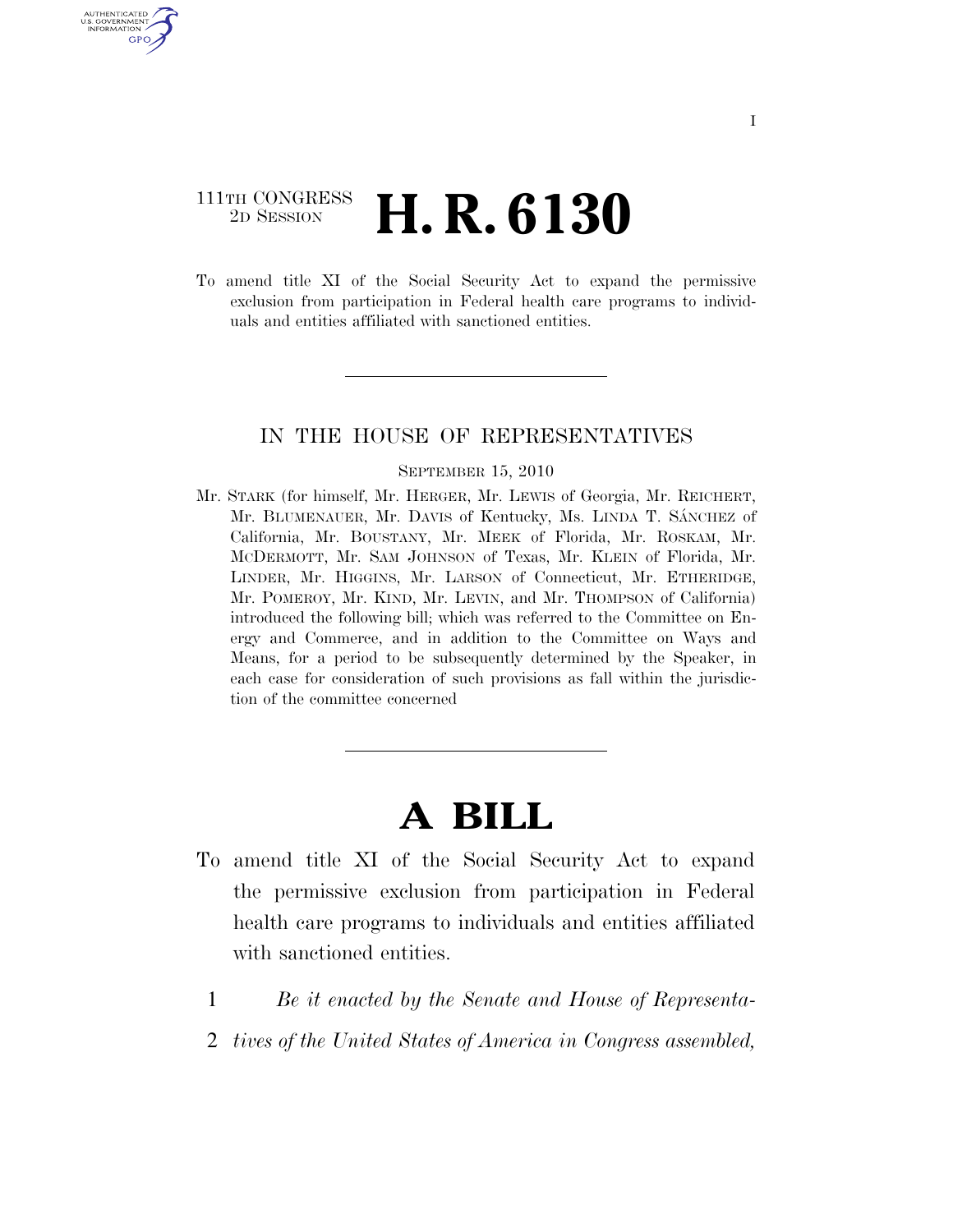| 1              | <b>SECTION 1. SHORT TITLE.</b>                          |
|----------------|---------------------------------------------------------|
| $\overline{2}$ | This Act may be cited as the "Strengthening Medi-       |
| 3              | care Anti-Fraud Measures Act of 2010".                  |
| $\overline{4}$ | SEC. 2. PERMISSIVE EXCLUSION FROM FEDERAL HEALTH        |
| 5              | CARE PROGRAMS EXPANDED TO INDIVID-                      |
| 6              | UALS AND ENTITIES AFFILIATED WITH SANC-                 |
| $\overline{7}$ | <b>TIONED ENTITIES.</b>                                 |
| 8              | Section $1128(b)(15)$ of the Social Security Act $(42)$ |
| 9              | U.S.C. $1320a-7(b)(15)$ is amended to read as follows:  |
| 10             | "(15) INDIVIDUALS OR ENTITIES AFFILIATED                |
| 11             | WITH A SANCTIONED ENTITY.— $(A)$ Any of the fol-        |
| 12             | lowing:                                                 |
| 13             | "(i) Any individual who-                                |
| 14             | $\lq\lq$ is a person with an ownership or               |
| 15             | control interest (as defined in section                 |
| 16             | $1124(a)(3)$ in a sanctioned entity or an               |
| 17             | affiliated entity of such sanctioned entity             |
| 18             | (or was a person with such an interest at               |
| 19             | the time of any of the conduct that formed              |
| 20             | a basis for the conviction or exclusion de-             |
| 21             | scribed in subparagraph $(B)$ ; and                     |
| 22             | "(II) knows or should know (as de-                      |
| 23             | fined in section $1128A(i)(7)$ (or knew or              |
| 24             | should have known) of such conduct.                     |
| 25             | "(ii) Any individual who is an officer or               |
| 26             | managing employee (as defined in section                |
|                |                                                         |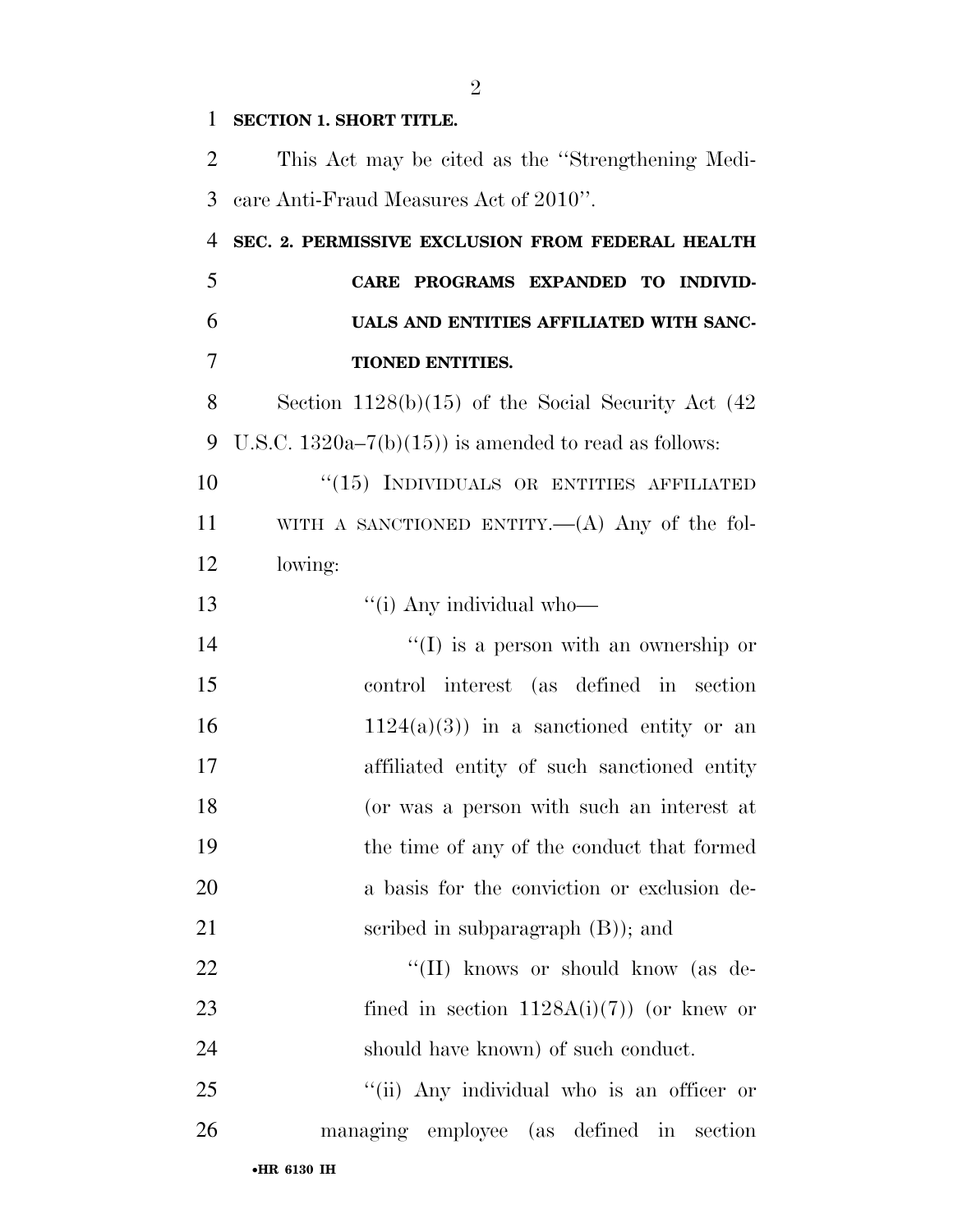| $\mathbf{1}$   | $1126(b)$ ) of a sanctioned entity or affiliated en-               |
|----------------|--------------------------------------------------------------------|
| $\overline{2}$ | tity of such sanctioned entity (or was such an                     |
| 3              | officer or managing employee at the time of any                    |
| $\overline{4}$ | of the conduct that formed a basis for the con-                    |
| 5              | viction or exclusion described in subparagraph                     |
| 6              | (B)).                                                              |
| $\overline{7}$ | "(iii) Any affiliated entity of a sanctioned                       |
| 8              | entity.                                                            |
| 9              | " $(B)$ For purposes of this paragraph, the term                   |
| 10             | 'sanctioned entity' means an entity-                               |
| 11             | "(i) that has been convicted of any offense described              |
| 12             | in subsection (a) or in paragraph $(1)$ , $(2)$ , or $(3)$ of this |
| 13             | subsection; or                                                     |
| 14             | "(ii) that has been excluded from participation under              |
| 15             | a program under title XVIII or under a State health care           |
| 16             | program.                                                           |
| 17             | $\lq\lq$ (C)(i) For purposes of this paragraph, the                |
| 18             | term 'affiliated entity' means, with respect to a                  |
| 19             | sanctioned entity—                                                 |
| 20             | $\lq(1)$ an entity affiliated with such sanctioned entity;         |
| 21             | and                                                                |
| 22             | "(II) an entity that was so affiliated at the time of              |
| 23             | any of the conduct that formed the basis for the conviction        |
| 24             | or exclusion described in subparagraph (B).                        |
|                |                                                                    |